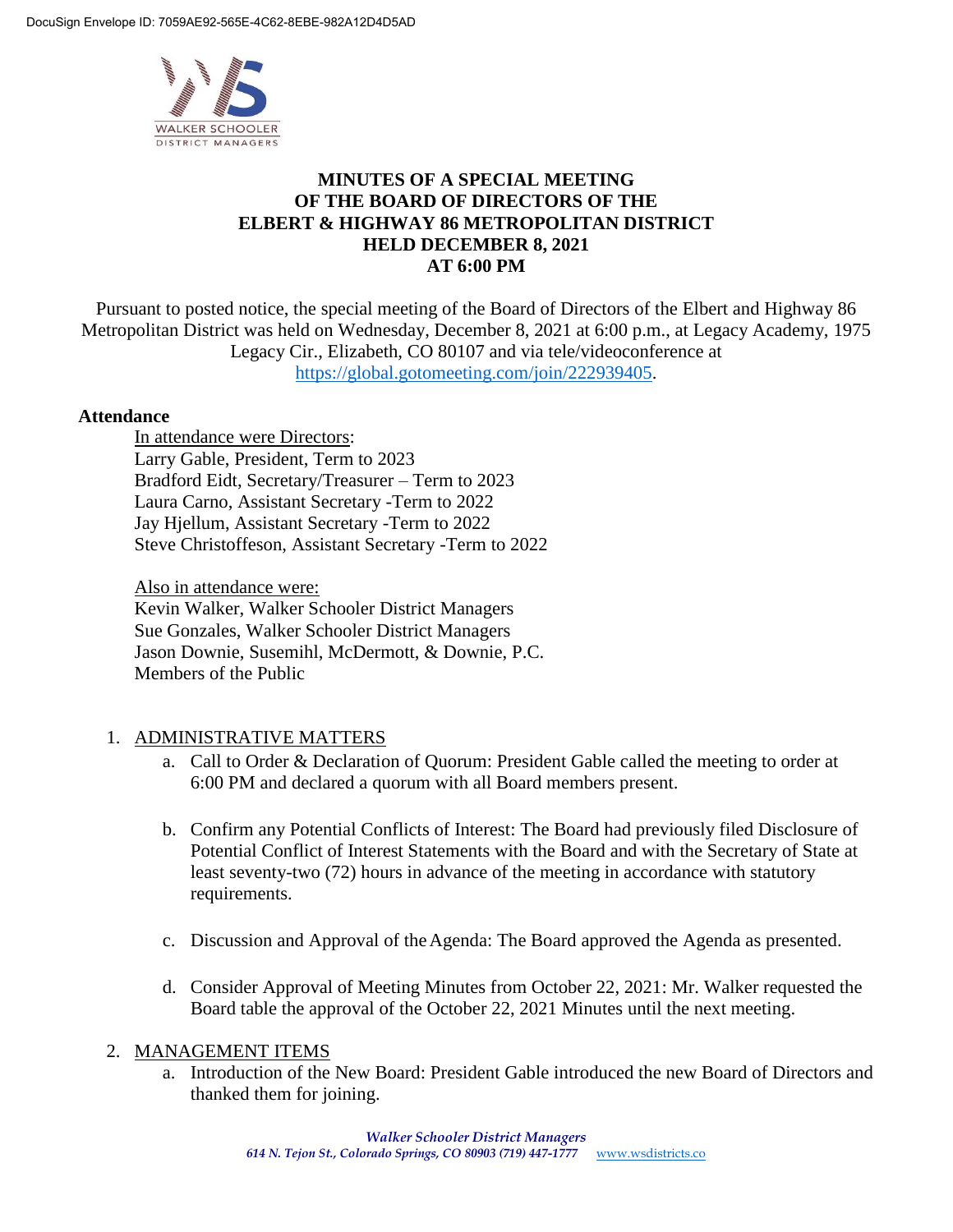- b. Update on Change of Management: President Gable introduced Mr. Walker with Walker Schooler District Managers as the new District Management. Mr. Walker introduced himself and noted Walker Schooler District Managers is based in Colorado Springs and currently manages 30 to 35 metropolitan districts. WSDM offers full-service management from accounting to reporting, board management, covenant enforcement, and water system management and billing. WSDM has been in business since 2002 and Mr. Walker has owned the company since 2018 and has been involved in the metropolitan district business for over 40 years. Mr. Walker commented that he is looking forward to providing the services the District needs.
- c. Introduction of Walker Schooler District Managers and ratify approval of interim engagement: The Board unanimously ratified the approval of interim engagement with Walker Schooler District Managers.
- d. Introduction of Jason Downie as District Counsel and ratify approval of interim engagement: President Gable introduced Mr. Downie as District Counsel. Mr. Downie introduced himself and noted he is an attorney and partner with Susemihl, McDermott, & Downie, P.C. He has been practicing law for over 20 years. His senior partner, Mr. Susemihl has been practicing special district work for over 20 years and they represent many districts with Walker Schooler District Managers to provide cost-effective legal services. Mr. Downie noted he grew up in Elizabeth and is very familiar with the area and looks forward to representing a district in his hometown. The Board unanimously ratified the approval of interim engagement with Jason Downie as District Counsel.
- e. Adopt Resolution naming the Board members for use by Bond Trustee: Mr. Walker noted the Resolution is not required at this time and requested the removal from the Agenda. The Board agreed to remove from the Agenda.

# 3. FINANCIAL MATTERS

- a. Review of Unaudited Financial statement from September 30, 2021: Mr. Walker introduced Ms. Gonzales as the CPA for Walker Schooler District Managers. Mr. Walker presented the Unaudited Financial Statements from September 30, 2021 and noted he is working with the previous district manager to obtain financials. Mr. Downie left the meeting.
- b. Approval of Current Payables: Mr. Walker presented the Payables. The Board discussed the insurance payment and inquired why the insurance broker fee was so high. Ms. Gonzales explained the insurance broker is required for insurance claims, but she will further investigate why the fee is so high. After review, Director Eidt moved to approve the Unaudited Financial Statements and Payables as presented; seconded by President Gable. Motion passed unanimously.
- c. Public Hearing on the adoption of Resolution approving the amended 2021 and proposed 2022 Budget: Mr. Walker presented the Amended 2021 Budget and proposed 2022 Budget. Mr. Walker noted the proposed 2022 Budget reflects a reduction of the general fund mill levy to 10 mills. Mr. Walker noted the Amended 2021 Budget is due to higher expenditures for legal services than projected. The Board discussed expenditures from 2020 for road repairs and developer advance. President Gable opened the Public Hearing on the Amended 2021 Budget and 2022 Budget. Mr. Rice, the President of the HOA commented that the HOA Board will be writing a letter to inform of the intention and request approval from the District to take over landscaping maintenance and snow removal responsibility for 2022 due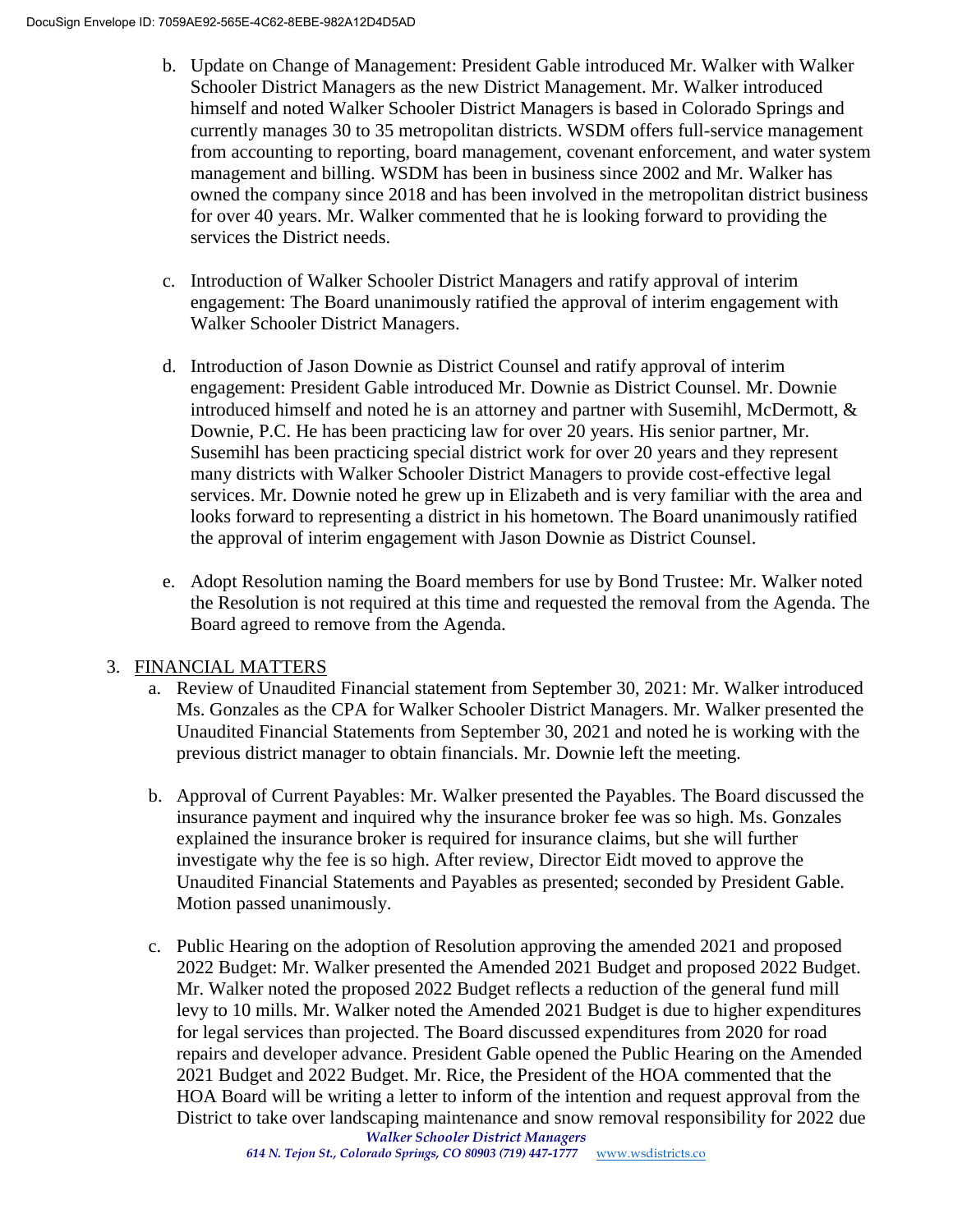#### DocuSign Envelope ID: 7059AE92-565E-4C62-8EBE-982A12D4D5AD

to it being more cost effective and the HOA having a surplus of funds. The HOA is also requesting the District give more serious consideration to the pond maintenance. He noted the HOA 2022 Budget is still subject to HOA Board approval. Mr. Rice noted a formal letter will be sent to the District Board and the HOA would like to work in a more cooperative way with the Metro District moving forward. Mr. Rice also suggested that moving forward the District include a line item for general maintenance of the common elements including the pond. After no further public comments, President Gable closed the Public Hearing. Director Eidt moved to adopt the Resolution approving the Amended 2021 Budget and 2022 Budget; seconded by Director Carno. Motion passed unanimously.

## 4. LEGAL MATTERS

- a. Ratify settlement of traffic signal litigation: President Gable explained the history of the settlement of traffic signal litigation. The design improvement agreement stated that the signal at Legacy Circle and Highway 86 was not required until CDOT warranted it which was never done since traffic from Wild Pointe has not increased that much. The design agreement expired in 2020, so the Wild Pointe HOA filed a lawsuit against the Metro District arguing they are not responsible for the signal expenses which led to the high legal expenses in 2021. The lawsuit was settled out of court and the previous Directors resigned which led to the current taxpayer Board of Directors and saved the District close to \$400,000. President Gable thanked Mr. Rice for his role in saving the District a lot of money and helping the taxpayers gain control of the Board.
- b. Consider Adoption of Resolution Calling for 2022 Election: President Gable discussed the 2022 Election and noted three Board positions will be up for election. Interested parties must submit a Self-Nomination form between January 1, 2022 and February 28, 2022. Mr. Rice noted he will include an election notice in the HOA's annual report. Mr. Walker discussed the District's website and noted all election forms and important information will be posted as well. Mr. Walker presented the Resolution Calling for 2022 Election. President Gable noted County of Elbert agreed to serve as the Designated Election Official. Director Hjellum moved to adopt the Resolution Calling for 2022 Election; seconded by Director Christoffeson. Motion passed unanimously.
- 5. PUBLIC COMMENT: Mr. Bill Trees asked to what extent the HOA and Metro District Boards could collaborate on a maintenance budget. Mr. Rice discussed that it is more practical and efficient to have the HOA coordinate and sometimes pay for the maintenance with the approval of the District since the property is owned by the District. He noted the HOA has a surplus of cash which allows it to pay for maintenance without having to raise taxes and that minimizes expenses for the District. Mr. Rice discussed the potential of an intergovernmental agreement between the District and HOA in the future. Mr. Walker explained the Metro District has specific things it is allowed to pay for which are restricted by State statute and the Service Plan. The Board is only allowed to make a commitment for one year at a time and multi-year obligations are only allowed if they are voted on and approved by the taxpayers. Mr. Walker clarified that the Board is allowed to develop a 5-year plan, but just cannot obligate itself to more than one year.

Mr. Mike Misheff asked about an easement on the east side of his property on Legacy Trail. The easement is a road connecting Legacy Trail to the Gold Creek development. It has a negative impact on the resale of his home, and he spoke to Mr. Jim Marshall, the developer who said that the easement was for Gold Creek, but they released it to the County. Mr. Misheff would like to find out how to get it erased so when he sells his home in the Spring it is not in County records. Mr. Misheff confirmed the easement is identified in the plat. President Gable said he will speak with the County Commissioner in the next few weeks about this issue.